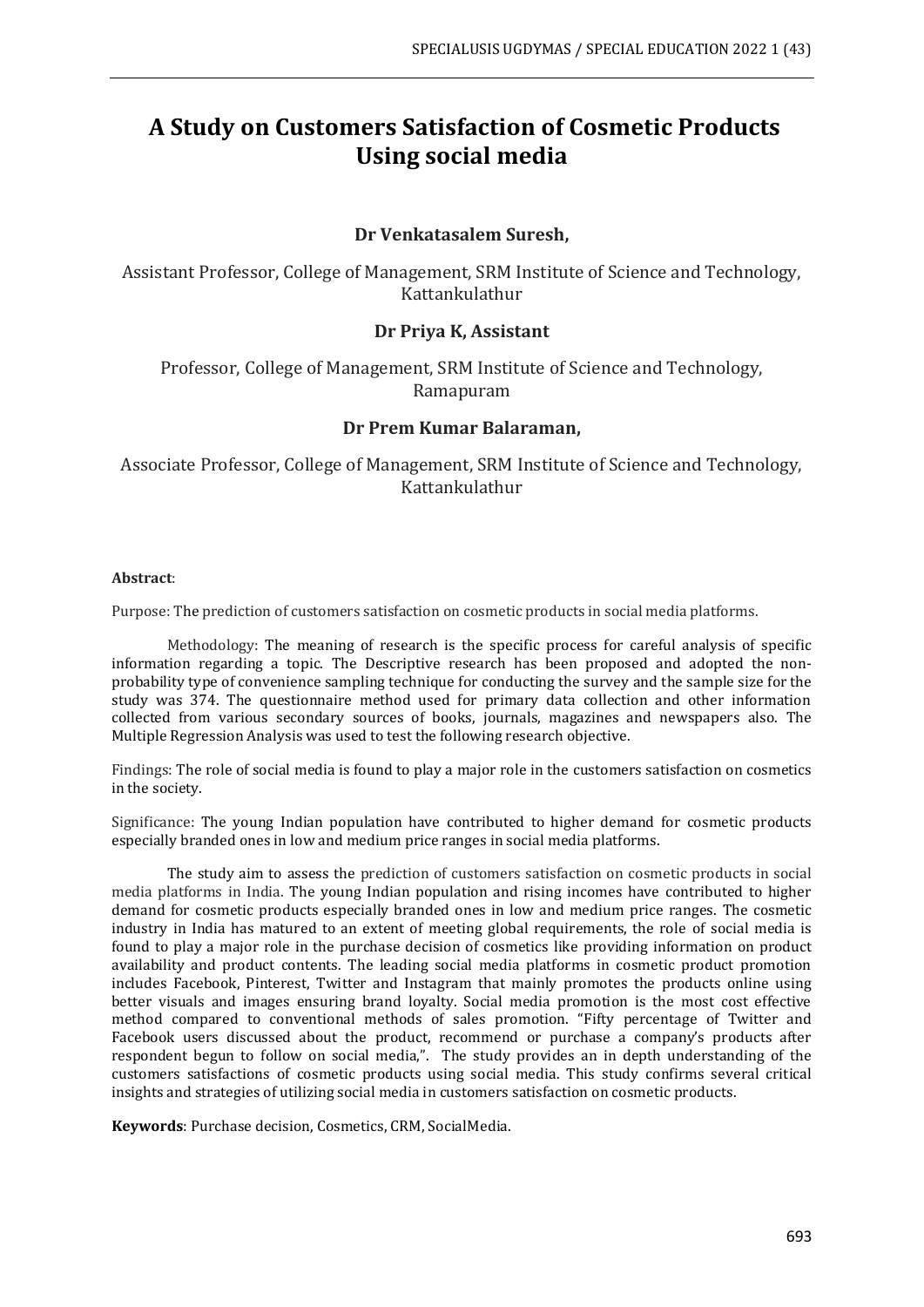#### **I. INTRODUCTION**

The Social Media Marketing leads to how businesses and professionals can increase multiple social networks and their millions of users. It is mainly used to market your business and how social media can help you drive business goals. It has numerous forms in social media, that is instant messaging, photo sharing, widgets, video sharing sites, blogs, virtual works and others which agree company's brands to build consumers' trust and the utilisation of online, which leads to loyal followers and brand advocates.

Social media has transformed the conventional marketing communication channel and there is a paradigm shift in the communication process between the customers and suppliers resulting in a two way process. The customer listening capability of the cosmetic companies has exponentially increased with the cutting edge platform provided by Social media that ensures capturing all categories of customer feedback and needs. With increased transparency of customer feedback and reflection in online platforms, the cosmetic players have to adhere to honest claims and disclosures on products. The social media platform enables probable customers to know about the product features and concerns by listening to the voices reflected in past user reviews of the product posted in online platforms. According to emarketer 2011, social media platforms provides story building mechanism based on product reviews, that helps the companies to maintain their brand image online with least effort. Social media serves as a sales catalysts by way of providing word of mouth promotion. The study attempts to assess the relationship between customer relationship management and purchase decision of cosmetic products using social media. It is very important to define the contributing factors to customers relationship management on cosmetic product purchase on social media platforms. The other important aspect is that it leads us to sharing the cosmetics brand information with friends and acquaintances.

#### **II.REVIEW OF LITERATURE**

**Kiang & Chi (2001)**.has made a research on internet marketing. The tremendous growth of the social media has created opportunities for consumers and firms to sell in the online global market, to increase the sales of the cosmetic branded products in global market shown a good progress in global market. **Shannon Sue Scullin,** According to **Jerry Fjermestad & Nicholas (2004),** Electronic customer relationship management (eCRM) has changed the way of reaching the customers in the conventional communication channel, and in the recent past e-CRM has altered the way of promoting cosmetic products drastically resulting in big successes.

**Cheong & Morrison (2008)** Found that marketing in social media boosts an additional revenue to the tune of 4.3 billion dollars based on information and recommendations available to cosnumers. Purchase decisions in cosmetic industry is found to be highly influenced by user generated content like reviews posted in social media and Drury G (2008) confirms the shift in customer communication process based on his research. **Mansor & Abidin (2010)** find that usage of cosmetics has become a fashion and trend amongst all age categories and the studies on attraction factor in cosmetic industry has increased. Brand following in social media platforms has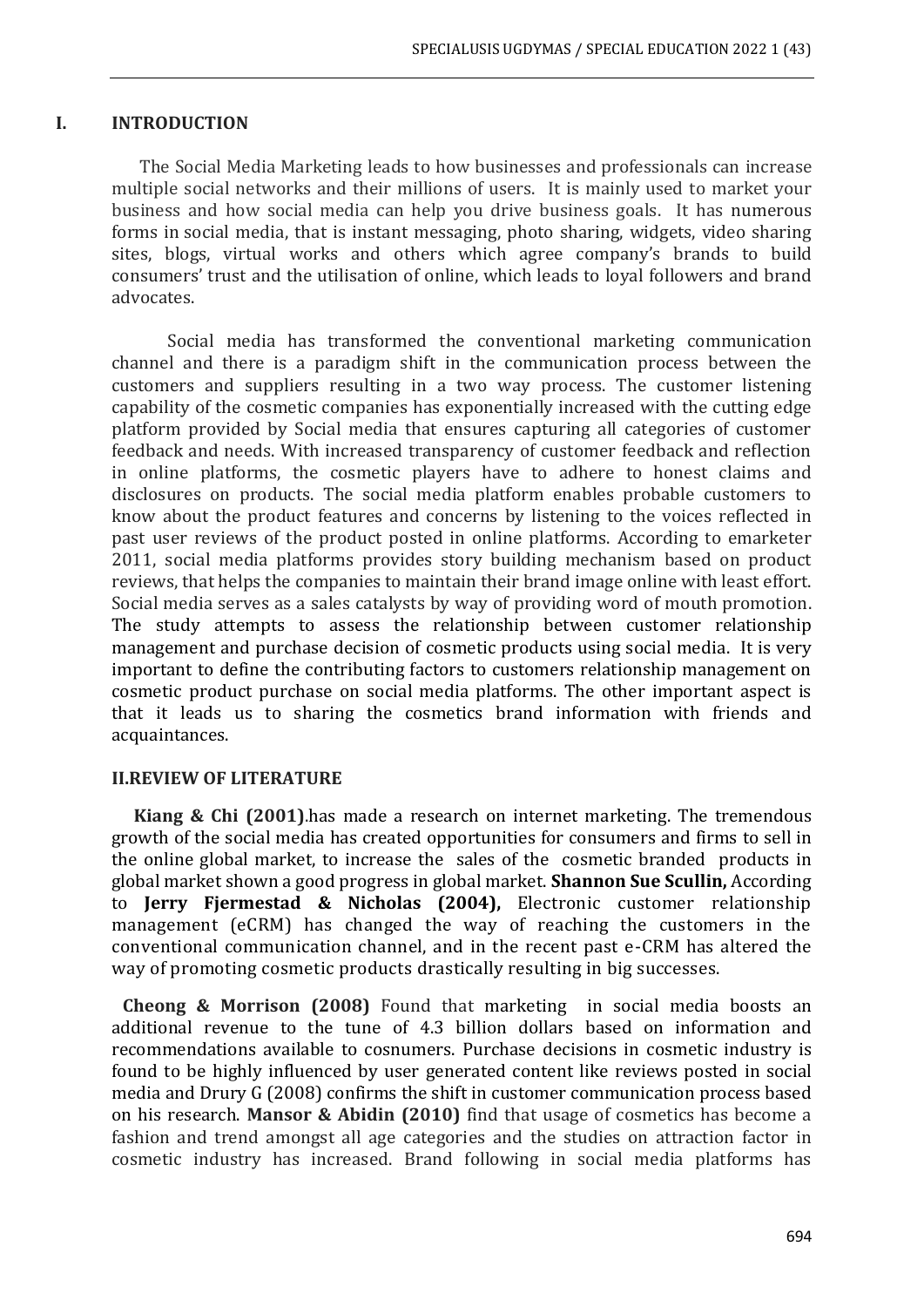increased by 50 percent and this has motivated the cosmetic industry to invest in such avenues in order to attract more customers (**Vries, Gensler and Leeflang, 2012)**

**Senthil, Prabhu and Bhuvaneswari (2013)** found that targeted advertising has contributed to increase in sales of cosmetics in online media platforms. With declining impact of conventional mass media promotion, the internet and social media platforms has become the preferred mode of advertising cosmetic products as it provides targeted advertising, and companies have started to invest in cutting edge internet technologies and tools to grab the future opportunities. **Krishnan, Koshy & Mathew (2013)** in their research study found that majority of the male customers were inclined to make their own decision in making the purchase of cosmetic products, especially branded ones. Despite the economic slowdown across the global the cosmetics and beauty industry has bounced back due to changing consumer attitude and adopting online buying channels. (**Łopaciuk & Łoboda (2013) and Gupta (2014)** projects higher sales of cosmetic products in the local as well global market due to the impact of social media channels and changing consumer patterns.

## **III.RESEARCH OBJECTIVE:**

To analyse the customers satisfaction on cosmetic products in social media.

## **IV: RESEARCH METHODOLOGY:**

The meaning of research is the specific process for careful analysis of specific information regarding a topic.

## RESEARCH DESIGN:

Research design is a technique that ushers the comprehensive study. Descriptive research has been proposed for this study.

#### SAMPLING METHOD:

The research study adopted the non-probability type of convenience sampling technique for conducting the survey.

#### SAMPLE SIZE:

The sample size for the study was 374

#### DATA COLLECTION METHOD:

The study deployed both primary and secondary sources of data collection. The questionnaire method used for primary data collection and other information collected from various secondary sources of books, journals, magazines and newspapers also.

#### QUESTIONNAIRE DESIGN:

The survey questionnaire method has been adopted for this study.

## LIMITATIONS OF THE STUDY :

1.This research is considering only the customers who purchased cosmetics products through social media only.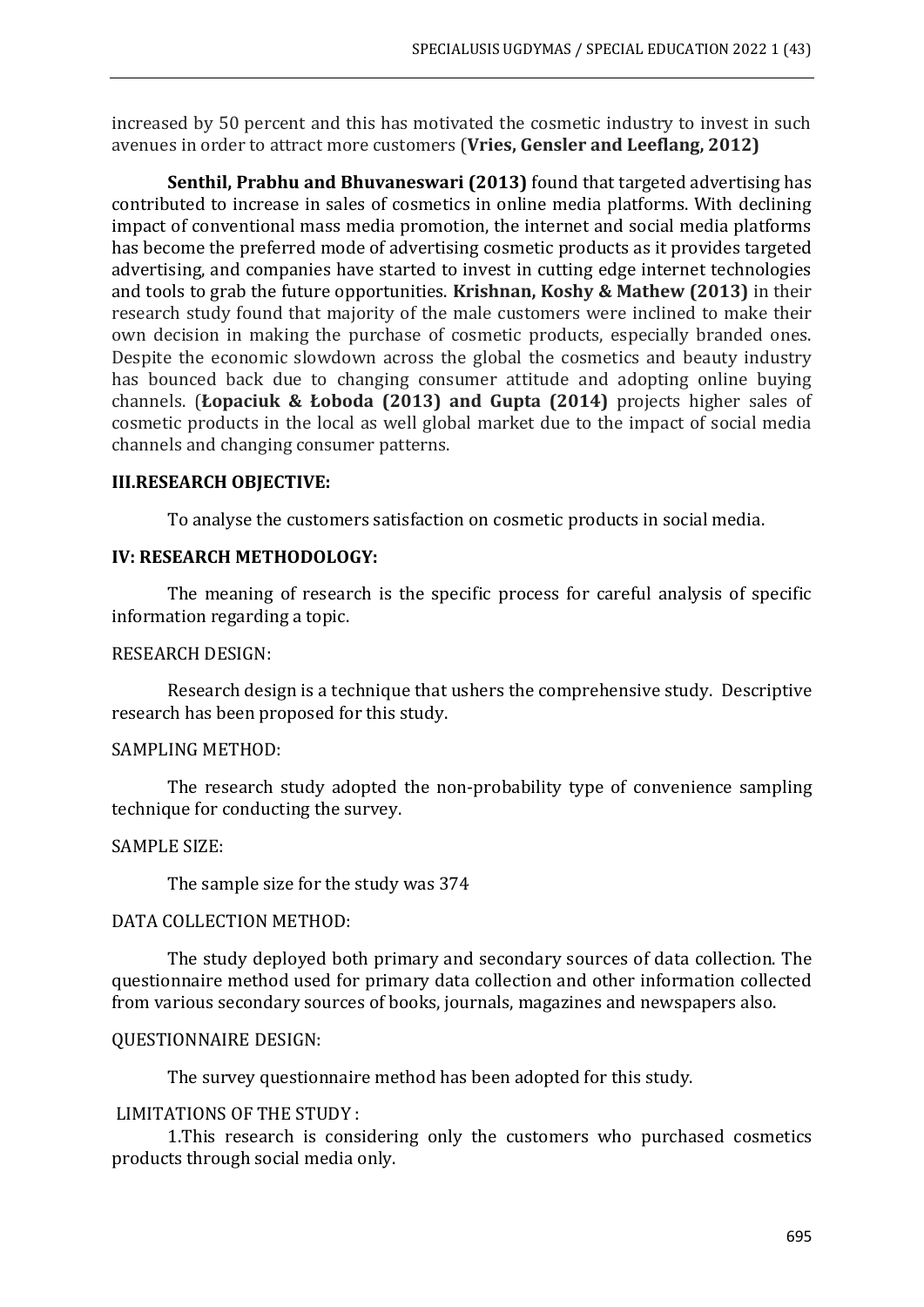2. The respondents located in Chennai city is the restriction for this study purpose.

STATISTICAL TOOLS USED :

Multiple Regression Analysis was used to test the following research objective.

# **V: DATA ANALYSIS AND INTERPRETATIONS**

Multiple Regression analysis:

In order to examine customers relationship on cosmetic products in social media, The set of variables selected for multiple regression analysis.

The linear regression is:

 $Y = [ X1, X2, X3, X4, X5, X6, X6]$ 

Here X1 – Xn- denoted as independent variables. The independent variables are X1 – Brand Ambasador, X2 – where and how it was tested X3 – affordability, X4 – the social media advertisement, X5 – the brands, X6 – your skin type, X7 – availability of the product.

The result showed R2 value is 0.922, implied that the customers relationship management and purchase decisions of cosmetic products explained 92% of the variations in social media. The F value is [14.846 ] statically fitted for both interpretation and prediction in regression equation.

**Table No 1: Model Summary of customers relationship management and purchase decisions of cosmetic products using social media.**

| Mo R             |      |      | Adjusted Std.                                                   |                            | <b>Durb</b><br><b>Change Statistics</b> |              |     |     |                            |              |
|------------------|------|------|-----------------------------------------------------------------|----------------------------|-----------------------------------------|--------------|-----|-----|----------------------------|--------------|
| del <sup>'</sup> |      | re   | Squa $\mathbb R$ Square Error of $\mathbb R$ Square $\mathbb F$ | the<br><b>Estimat</b><br>e | <b>Change</b>                           | <b>Chang</b> | df1 | df2 | Sig.<br><b>Change Wats</b> | Flin-<br>lon |
|                  | .922 | .850 | .837                                                            | .86495 .821                |                                         | 14.846 7     |     | 366 | .000                       | 1.840        |

a. Predictors: (Constant), 19 m. brand ambassador, 19 c. where and how it was tested, 19 h.affordability, 19 k. the social media advertisement, 19 b. the brands, 19 a. skin type, 19 e. availability of the product

b. Dependent Variable: 18. Do you believe social media the right channel for promoting cosmetics products?

**Table No 2: ANOVA value to customers relationship management for cosmetic products in social media.**

| Model |                    | Sum<br><b>Squares</b> | ofDf | <b>Mean</b><br><b>Square</b> |        | Sig.              |
|-------|--------------------|-----------------------|------|------------------------------|--------|-------------------|
|       | Regression 121.542 |                       |      | 17.363                       | 14.846 | .000 <sub>b</sub> |
|       | Residual           | 428.043               | 366  | 1.170                        |        |                   |
|       | Total              | 549.586               | 373  |                              |        |                   |

a. Dependent Variable: 18. Do you believe social media the right channel for promoting cosmetics products?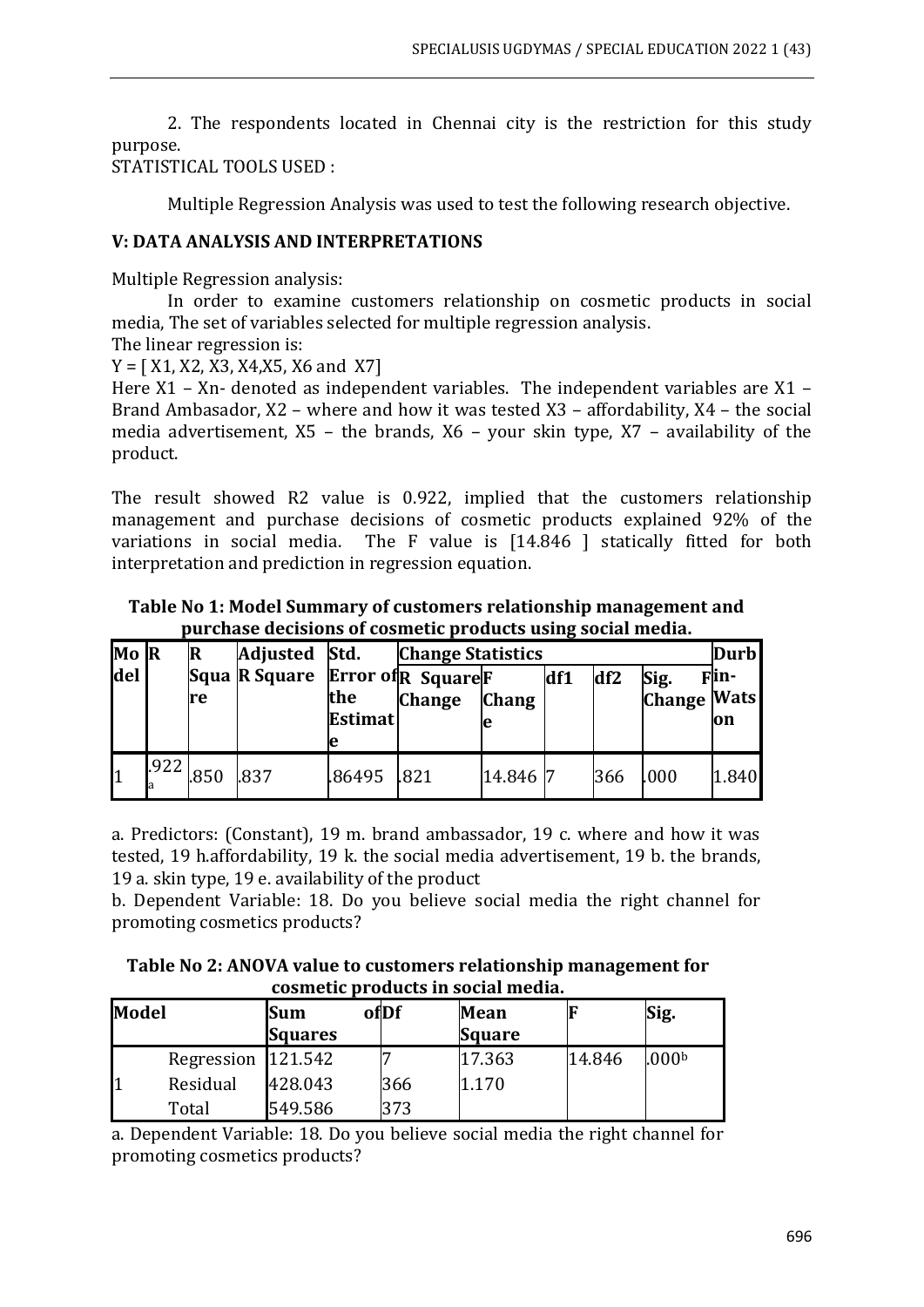b. Predictors: (Constant), 19 m. brand ambassador, 19 c. where and how it was tested, 19 h.affordability, 19 k. social media advertisement , 19 b. the brands, 19 a. skin type, 19 e. availability of the product.

| <b>Model</b>   |                                                | <b>Unstandardized</b><br><b>Coefficients</b> |                   | Standardize <i>t</i><br><b>Coefficients</b> |          | Sig. |
|----------------|------------------------------------------------|----------------------------------------------|-------------------|---------------------------------------------|----------|------|
|                |                                                | B                                            | <b>Std. Error</b> | <b>Beta</b>                                 |          |      |
|                | (Constant)                                     | 1.196                                        | .291              |                                             | 4.112    | .000 |
|                | 19 a. skin type                                | 382                                          | .056              | .357                                        | 6.786    | .000 |
|                | 19 b. the brands                               | -.165                                        | .041              | $-218$                                      | $-4.034$ | .000 |
| tested         | 19 c. where and how                            | .214                                         | .053              | -.198                                       | -4.043   | .000 |
| $\overline{1}$ | 19 e. availability of the $_{.221}$<br>product |                                              | .048              | .256                                        | 4.590    | .000 |
|                | 19 h.affordability                             | 149                                          | .051              | .139                                        | 2.921    | .004 |
| 19             | social<br>media<br>k.<br>advertisement         | 111                                          | .072              | .076                                        | 1.540    | .124 |
| 19             | brand<br>m.<br>ambassador                      | $-050$                                       | .055              | -.045                                       | -.907    | .365 |

| Table No 3: Coefficients value to customers relationship management for cosmetic |
|----------------------------------------------------------------------------------|
| products in social media.                                                        |

a. Dependent Variable: 18. Do you believe social media the right channel for promoting cosmetics products?

The regression equation developed is given below:

Customers Relationship Management for cosmetic product in social media [Y] = 1.196 + .382 (Your skin type)[t=6.786] - .165 (The brands) [t=4.034] - .214 (Where and how it was tested)[t=4.043] + .221 (Availability of the product)[t=4.590] + .149 (Affordability)[t=2.921]

From the above equation it is clear, that  $X1 = Y$ our skin type,  $X2 =$ The brands, X3  $=$  Where and how it was tested,  $X4 =$  Availability of the product, and  $X5 =$  Affordability are statistically significant. These are the factors influence the customers relationship management for cosmetic product in social media index in a significant manner. The interpretation of this is: customers are buying of cosmetics products based on their skin type. The different types of customers are buying different types of cosmetic products in social media market , that leads to improve the sales of cosmetic products especially in social media market. If your skin type goes up by .357 units than level of acceptance would increase one unit. The more number of customers are buying of cosmetic product in social media based on their skin type. The skin type is the primary factor to lead the sales of cosmetic product in social media. The equation indicates that with every one point improvement in this brand of cosmetic products on the social media, that leads to improve the sales of cosmetic product through social media. With one unit reduction(hide ) of information in brand ,the level of acceptance of cosmetic product would goes up .165 units. The negative sign clearly implies there is need for developing the brand strategy of cosmetic products in social media, so that sales will be increased.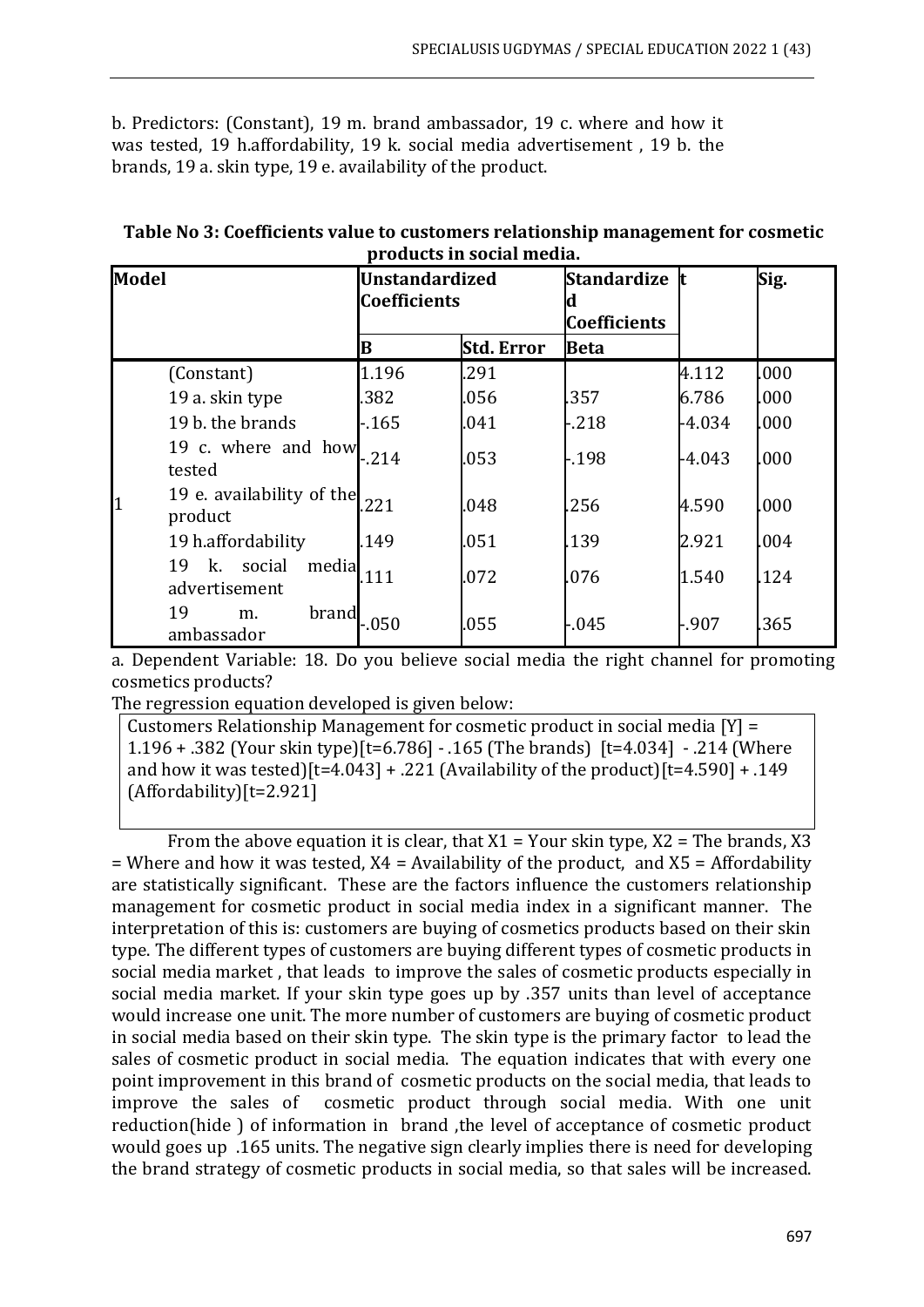The brands of cosmetic product play a primary role to increase the sales of cosmetic product in social media. The equation indicates that reduction in where and how it was tested, the level of acceptance of cosmetic product would go up by .214 units, when the product is tested and recommended. The negative sign clearly implied that are developing where and how it was tested strategy, the level of acceptance of cosmetic product can be improved. So suggestion to the customers to made to test the skin type after we recommend customers to decide the purchase decision to use the cosmetic products. The equation indicates that with every one point improvement in this availability of the product, leads to level of acceptance to buy the more branded cosmetic products by nearly .256 points. For this to happen, The large number of customers are buying branded cosmetic product in social media due to large availability of cosmetic product in social media and no customer are disappointed about the availability of cosmetic product in social media, so this plays a major role to increase the sales growth specifically in social media. The equation indicates that with every one point improvement in affordability of cosmetic product in social media can improve the level of acceptance of cosmetic product by nearly .139 points. For this to happen, the affordability of more branded cosmetic products available in social media. So more number of customers are preferring to buy the cosmetic product in social media. Every satisfied of customer not only one to buy and again , but also would spread the message or share or comment on cosmetic products in their virtual community. This is the way the cosmetic product of social media can improve its sales growth in social media.

The demographic profile of the respondents was studied with customers relationship management purchase decisions of cosmetic product using the social media, it was found only the cosmetic products has a significant relationship with social media. To support this, Regression test was applied and the result was sum of square=121.542. This exceeded the table value at 5% significant level implying that cosmetic products and social media are related. The social media usages are very high priority to deal with customers based on their skin type and nature of their beauty conscious. Now a days the youngsters are mostly preferred to buy the cosmetics product in social media.

#### **VII. Conclusion**

Today's business environment is transforming from a traditional face to face communication channel to social media intervened communication platform. The marketing trend is more critical to successful businesses through customer's engagement now and then in the future also. The purchase product cycle based on highquality and relevant information of the product. The value added advantages are information available in 365 days/year and 24/7 services. The social media marketers' provide the right information leads to positive attitude to buy, product reputation, brand choices and brand image to the consumers. The business organizations are using different social media marketing programs and campaigns to reach the customers whom they are online. The present method of business growth reliable on entirety of social media networking platforms because of innumerable of consumers choose to buy products and services through the social media platforms. Therefore, The business organizations are using an effective strategies to succeed the larger share of business through different social media networking platforms in future. The present scenarios cosmetics is the major role for attractiveness to both male and female. Now a days both men and women use branded cosmetics on their daily use regardless of their age group but prefer the branded cosmetics based on their skin type.